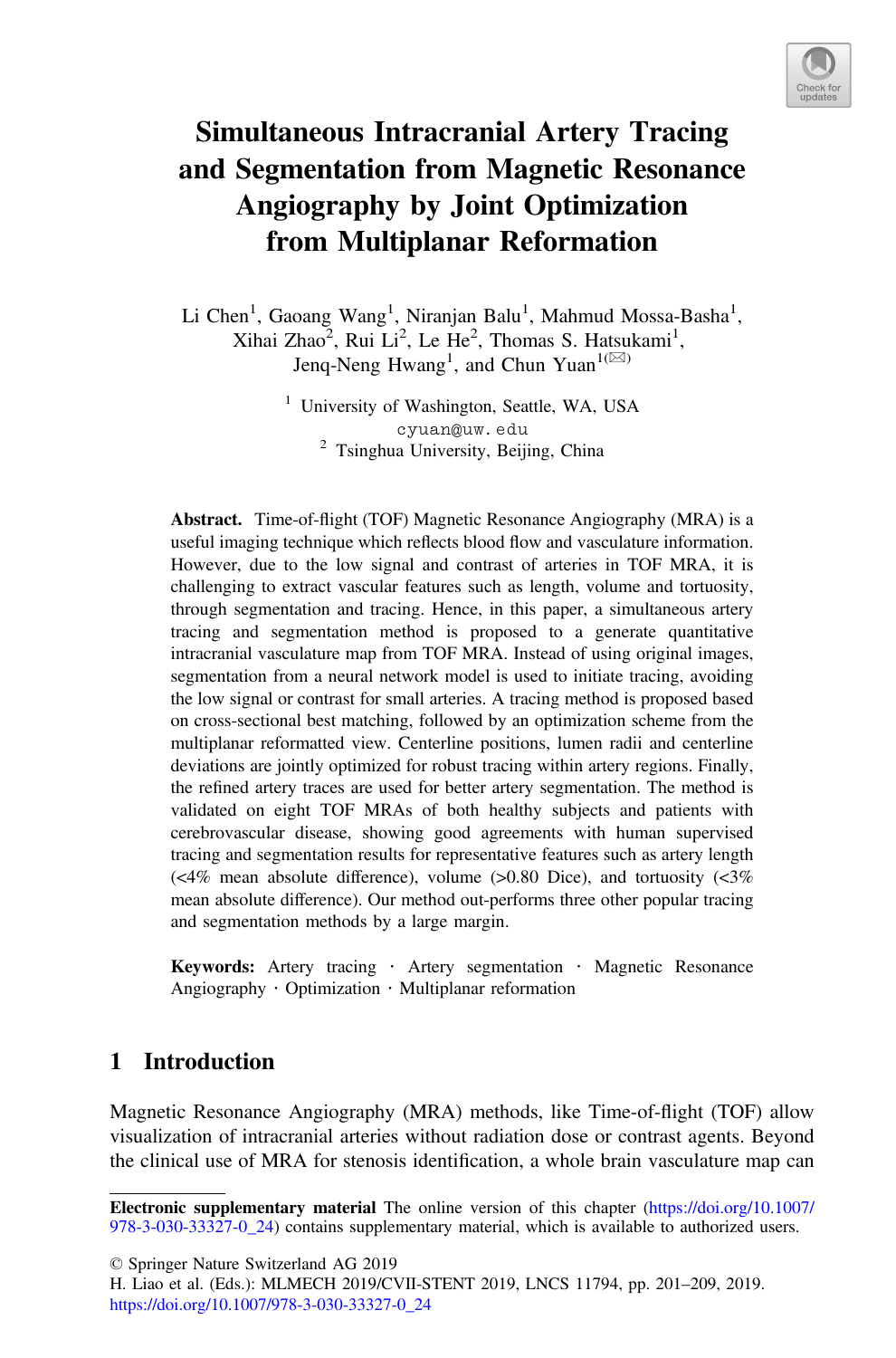be generated through digital reconstruction of intracranial arteries, such as artery tracing and segmentation. The vascular features extracted from the vasculature map include artery length, volume and tortuosity, which provides quantitative measurements for pathological or blood flow conditions  $[1, 2]$  $[1, 2]$  $[1, 2]$  $[1, 2]$ . However, due to the complex network structure of human intracranial arteries, and the low signal intensity and low image contrast for distal branches from TOF MRA, it is challenging for automated quantifications of the vasculature map, especially for patients with compromised cerebral blood flow due to cardiovascular diseases.

Artery segmentation and tracing from MRA are two methods used for digital reconstruction of intracranial arteries in order to measure the vascular features.

Artery segmentation which classifies every voxel into artery or non-artery, allows better visualization of artery structures and facilitates identification of stenoses and aneurysms [\[3](#page-7-0)]. Existing automated MRA segmentation approaches include region growing [\[4](#page-7-0)], active contours [[3\]](#page-7-0), and convolutional neural network [\[5](#page-7-0)]. However, artery segmentation alone cannot determine the layout and inter-connected relation of intracranial arteries, which limits the information in the vasculature map.

One solution is 3D artery tracing, which converts artery voxels into interconnected tree structures with radius varying cylinders. The criteria for connecting neighboring points is critical, for which local Hessian-based estimation [\[6](#page-7-0)], and Kalman filtering [\[7](#page-7-0)] have been attempted. But the performance of the methods by tracing directly from the original image may suffer due to the low artery signal or contrast, which is commonly seen in TOF MRAs. To ensure robust tracing, refinement of the artery centerline by recentering is usually followed by tracing. Adjusting centerline positions by applying intensity features [[6\]](#page-7-0) or segmentation results [[8\]](#page-7-0) from re-sliced 2D cross-sectional planes is usually used, but the neighboring slice information is not considered. The multiplanar reformation (MPR) of arteries, considered as straightening the artery along its centerline (example in Fig.  $4(c)$  $4(c)$ ), has been used in clinical reading and reported to be beneficial for coronary and renal artery stenoses detection [\[9](#page-7-0), [10\]](#page-7-0). MPR view incorporates neighboring information and therefore is better suited for a global centerline refinement on the whole artery and correction of errors in artery tracing.

This paper introduces a novel method by simultaneously performing artery tracing and segmentation with the help of robust artery refinement in MPR views. Tracing and segmentation use results from each other to improve their individual performances. Instead of tracing directly from original images, artery segmentation from a deep neural network model is used to enhance the contrast of small arteries and constrain artery tracing in a restricted region. The artery refinement from MPR ensures trace smoothness, radius fitness, and avoids centerline deviation. The refined traces can then be used to further improve the artery segmentation results, so that both centerline features (length, tortuosity) and voxel features (volume) of arteries are accurately extracted.

# 2 Method

The method has four steps: artery rudimentary segmentation, tracing from segmentation, MPR refinement and segmentation from tracing. Flow chart is shown in Fig. [1.](#page-2-0)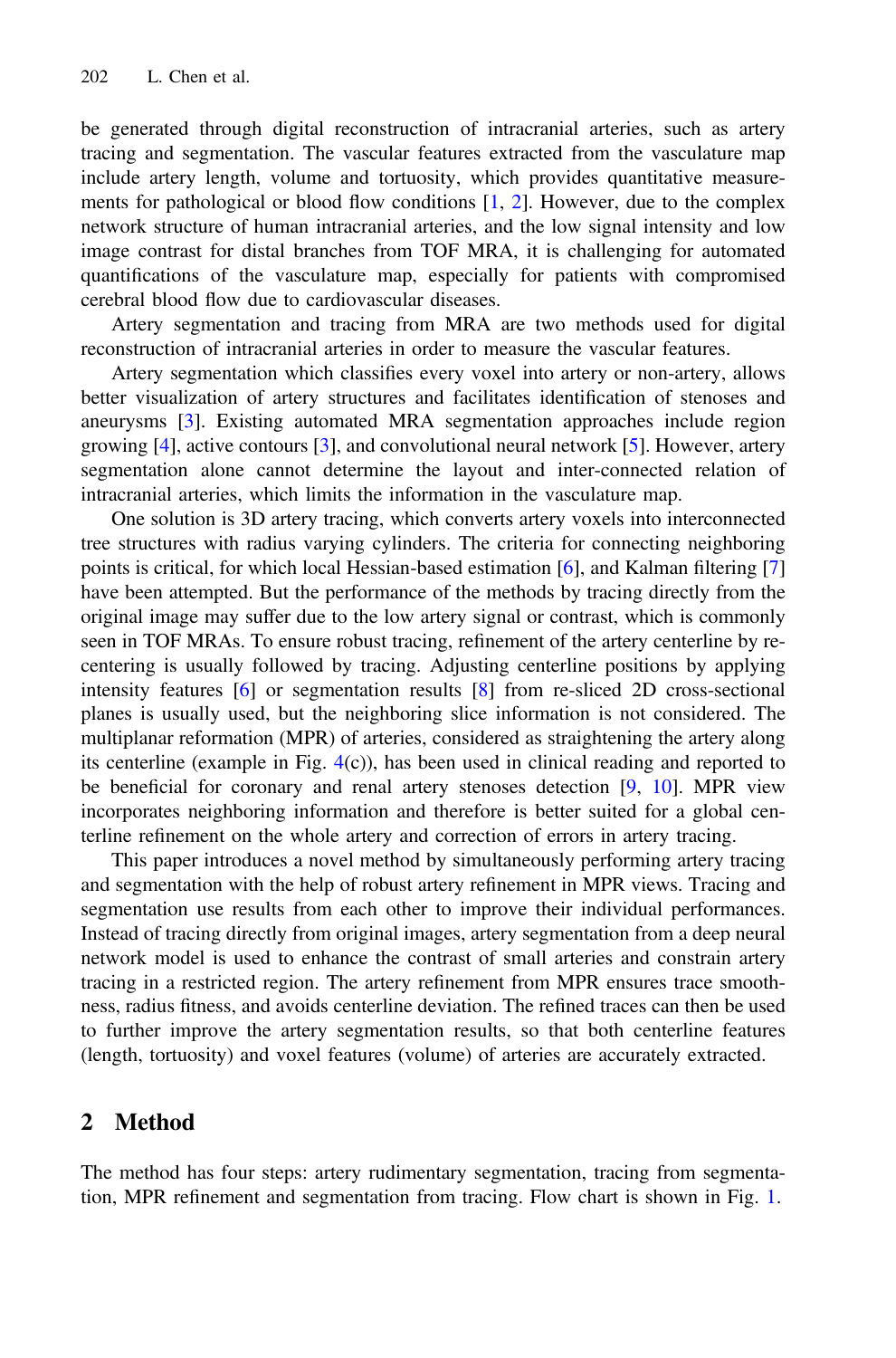<span id="page-2-0"></span>

Fig. 1. Flow chart for the proposed method

## 2.1 Rudimentary Segmentation

Original images are normalized using the Nyul method [\[11](#page-8-0)], and rudimentarily segmented using a neural network model [\[5](#page-7-0)]. Trained from the semi-automatedly segmented arteries from more than 163 subjects [\[2](#page-7-0)], the model can segment small arteries with low contrast to the background. Centers of each 3D connected region in the segmentation image are considered as seed points to initiate tracing one at a time.

## 2.2 Tracing from Segmentation

From each position, a cross-sectional plane can be generated from each of the evenly distributed positions around the half sphere towards the tracing direction with 30° increments in each axis (in total 37 possible directions). Arteries are traced by iteratively finding the best matching cross-sectional planes based on the matching criteria. Direction selection during one iteration as an example is shown in Fig. [2.](#page-3-0)

Matching Criteria. Three metrics are used to select the best matching cross-sectional planes: circular similarity, neighboring similarity and signal change rate.

Based on the assumption that the cross-sectional plane along the centerline of an artery is a circle [\[12](#page-8-0)], the circular similarity is calculated as the Dice similarity coefficient (DSC) [[13\]](#page-8-0) of the segmented region in the cross-sectional plane with a perfect circle of the same area. The circular similarity is 1 for perfect circle.

A smooth trace should be continuous between neighboring cross-sectional slices both in geometry and intensity. The DSC for neighboring segmented regions, and the relative signal difference in their center pixels from the original image are used for evaluating neighboring relations.

Matching score is defined as weighted sum of circular and neighboring similarities (weights of 0.8 and 0.2 used in this study) minus signal change rate. The highest score is used for selecting the best match. As an example, in Fig. [2,](#page-3-0) the yellow direction has higher score than the red one, so it is selected as the stretching direction.

Tracing Procedure. Initiated from a seed point in the artery region as a starting point  $\mathbf{p}_0 = (x_p, y_p, z_p)$ , circular similarity is used to find the best matching trace direction  $\mathbf{n}_i$ from the cross-sectional plane  $C_i(u, v)$ . Neighboring similarity is not combined, as there are no neighbor slices available in the first iteration. The positions of  $p_{-1} =$  $p - n_i$  and  $p_1 = p + n_i$  are added to the trace with the radius  $r_{0,1,-1}$  calculated from the masked region in  $C_i(u, v)$ .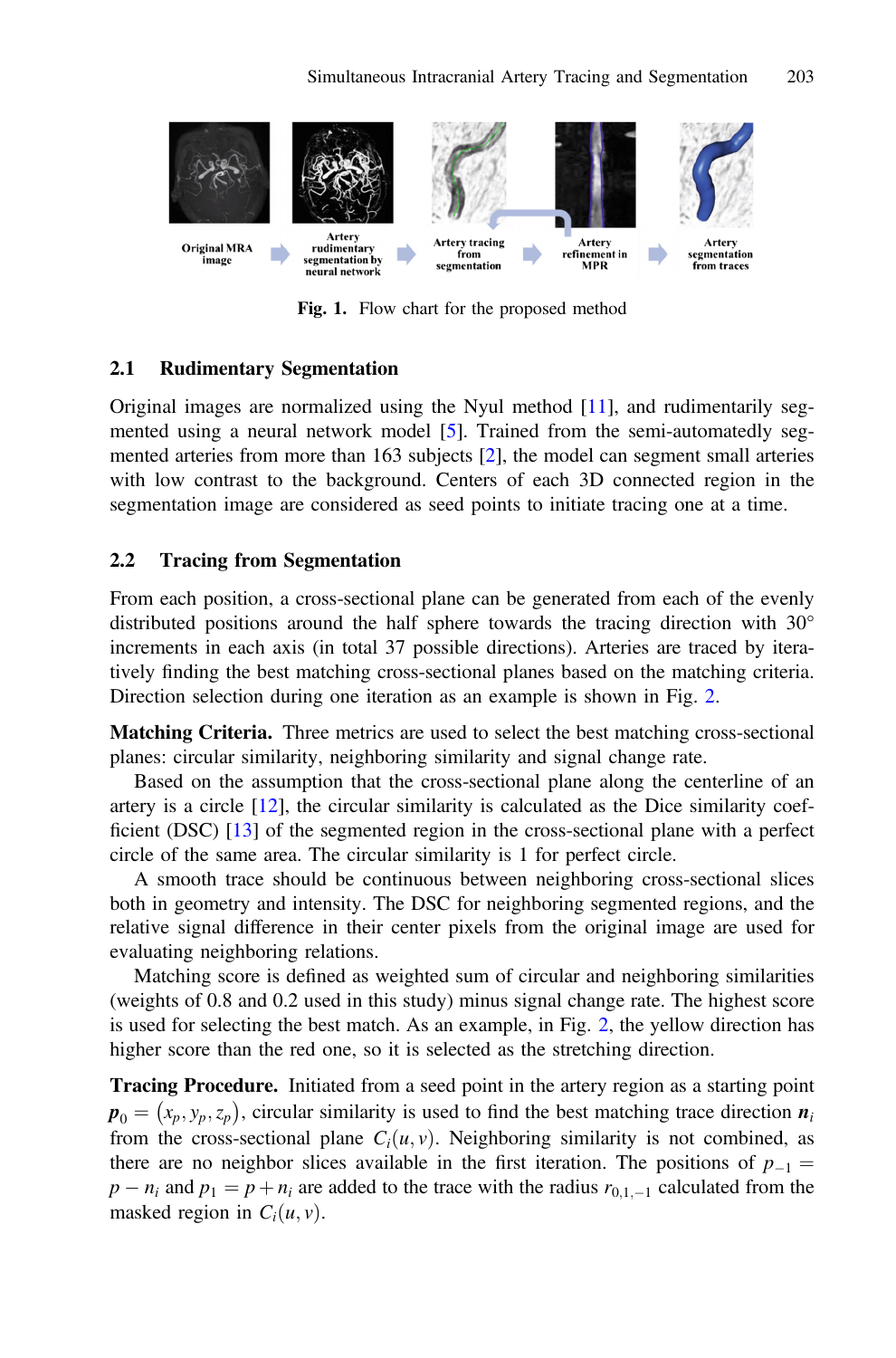<span id="page-3-0"></span>

Fig. 2. Direction selection in one iteration of tracing. For illustration, the red and yellow directions are selected from the 37 directions on the half sphere in the tracing direction. Three metrics are calculated from the cross-sectional slices for deciding the best tracing direction. (Color figure online)

Starting from the second iteration, the trace is stretched at both sides in each iteration until each reaches the ending criteria. Taking positive tracing side at iteration j as an example, search space for next trace position is updated with  $t_j = p_{j-1} - p_{j-2}$  and the normal direction along the tracing direction  $n'_i$  yielding the highest metric from the rotated cross-sectional plane  $C_i(u, v)$  is used for stretching the traces to the new position  $p_j = p_{j-1} + n'_i r_{j-1}$ . Radius of the target position  $r_j$  is roughly estimated from the masked area and used as the stride for the next iteration. Traced region in the segmentation image is painted with zeros and the seeds inside the region are removed to avoid repeat tracing.

The iteration on each side of stretching is ended when  $p_i$  is out of image boundary, or the maximum combined similarity from all  $C_i'(u, v)$  is below a certain threshold (0.1) in this study).

### 2.3 Artery Refinement from Multiplanar Reformation

The position and radius of the centerline based on cross-sectional plane matching does not incorporate global information, therefore the refinement step applies MPR to overcome centerline deviation and abrupt radius change along the centerline. A threestage optimization scheme is used for the artery refinement, i.e., trace position refinement, trace radius refinement, and trace deviation correction.

Trace Position Refinement. The 3D position of points in the trace is refined using the optimization function considering losses for trace smoothness and their intensity.

$$
L_1(\boldsymbol{p}) = \sum_i L_1(\boldsymbol{p}_i) = \sum_i \left\{ w_{dist} \left( ||\boldsymbol{d}_i||^{(1)} + \gamma ||\boldsymbol{d}_i||^{(2)} + \gamma \left( d_{x,i}^{(2)} + d_{y,i}^{(2)} + d_{z,i}^{(2)} \right) \right) - w_{int}[I_n(\boldsymbol{p}_i) + I_s(\boldsymbol{p}_i)] \right\}
$$
(1)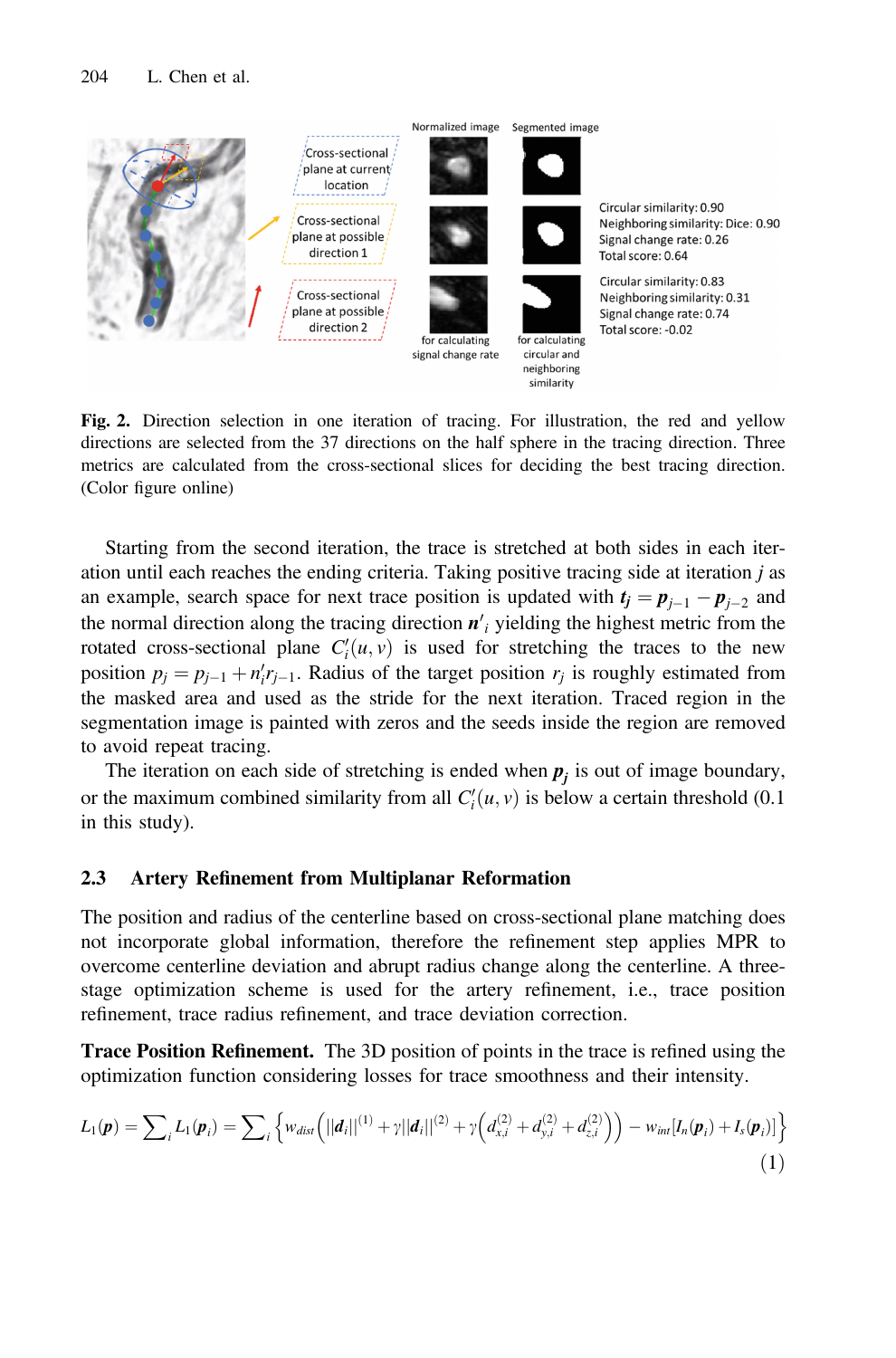where  $\mathbf{d}_i = (\mathbf{p}_i - \mathbf{p}_{i-1}) = (d_{x,i}, d_{y,i}, d_{z,i}), I_n(\mathbf{p})$  and  $I_s(\mathbf{p})$  are intensity values of normalized  $(M_n)$  and segmented  $(M_s)$  MPR images at position of  $p_i = (x_i, y_i, z_i)$ . ([1\)](#page-3-0) and (2) represent  $1<sup>st</sup>$  and  $2<sup>nd</sup>$  order of derivative.  $\gamma$  is the parameter to control the first and second order weights.  $w_{dist}$  and  $w_{int}$  are weights for controlling the smoothness and intensity loss.

Trace Radius Refinement. After the trace position refinement, centerline positions are fixed, and the radius of each point is refined using the following equation.

$$
L_2(\mathbf{r}) = \sum_i L_2(u_{l,i}, u_{r,i}, v_i) = \sum_i L_2(l(v_i), r(v_i), v_i)
$$
  
= 
$$
\sum_i w_{\text{smooth}} \left[ l^{(1)}(v_i) + r^{(1)}(v_i) + \gamma l^{(2)}(v_i) + \gamma r^{(2)}(v_i) \right]
$$
  
- 
$$
w_{\text{grad}}[M_u(l(v_i), v_i) + M_u(r(v_i), v_i)]
$$
 (2)

where  $l(v)$  and  $r(v)$  are the left and right boundary for artery radius in MPR image  $M_n$ .  $M_u$  is the derivative of  $M_n$  in its horizontal direction.

Trace Deviation Correction. Ideally, the mean location of the left and right radius boundaries  $\frac{l(u,v) + r(u,v)}{2}$  in the MPR image should always be in the vertical center of the MPR image  $(v = v_m)$ . Any deviation away from the vertical center in u direction  $\boldsymbol{o} = \frac{l(v) + r(v)}{2} - v_m$  needs to be re-centered.

Iterative Refinement from Different Angles. MPR images  $M_{deg}$  are reconstructed using rotation angles from {0, 90, 45, 135} by repeating Rep times (3 in this study). Arteries are iteratively refined every 25 iterations of tracing and at the end of tracing.

Nelder-Mead algorithm [[14\]](#page-8-0) is used for optimization in this study.

#### 2.4 Segmentation from Tracing

From the refined traces, regions inside the tubes are filled to be the refined segmentation results. As the trace is represented by a cylinder model, if a more detailed artery area information is needed, cross-sectional planes can be generated along the centerline and the artery region can be segmented based on refined radius boundary.

# 3 Evaluations

#### 3.1 Accuracy for Quantification of Vascular Features

Four images each from a healthy community study [[15\]](#page-8-0) and a group of patients with intracranial atherosclerosis [[16\]](#page-8-0) are used for evaluation. The data collections followed local institutional review board guidelines. Three-dimensional TOF images were scanned on  $3.0T$  MR scanners with: repetition time/echo time =  $25/3.5$  ms, flip angle =  $20^{\circ}$ , in-plane resolution = 0.35 mm  $\times$  0.35 mm, slice thickness = 1.4 mm.

Considering the unrealistic work load for manually labeling voxels for all regions of intracranial arteries in 3D images, a semi-automated tool [\[17](#page-8-0)] is used for tracing artery regions with manual corrections. The centerlines are considered as ground truth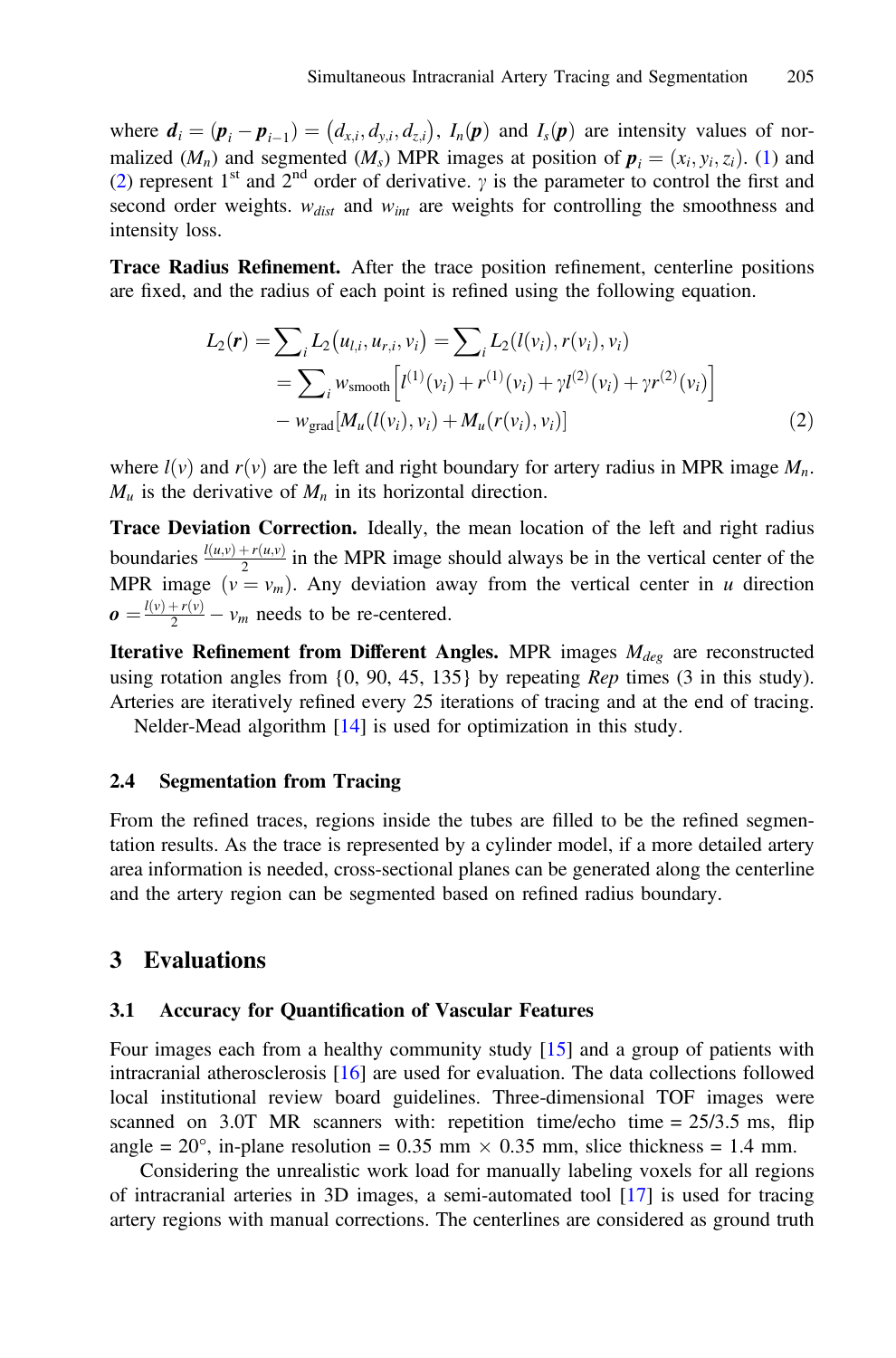<span id="page-5-0"></span>for the evaluation. As the completeness of artery detection is not our focus, only two major clinically important arteries (from the distal internal carotid artery (ICA), M1 segment of middle cerebral artery, until the most distally clearly visualized segment) per case are used for validation. Excessive traces are removed, and traces might be reconnected at bifurcations to allow same branches being compared with the ground truth.

| Methods                    | Subject                   | Mean absolute                  | Mean | Mean absolute         |
|----------------------------|---------------------------|--------------------------------|------|-----------------------|
|                            | groups                    | length difference   volume DSC |      | tortuosity difference |
| Tracing with<br>refinement | Healthy group             | 1.86%                          | 0.85 | 2.75%                 |
|                            | Disease group $\vert$     | $3.64\%$                       | 0.80 | $2.94\%$              |
| Tracing without            | Healthy group             | 40.72%                         | 0.53 | 20.94%                |
| refinement                 | Disease group   $16.87\%$ |                                | 0.55 | 15.16%                |

Table 1. Extracted vascular features compared with ground truth.

Vascular features of artery length and tortuosity (length divided by the Euclidean distance between the first and last point) are used to evaluate the tracing performance, assessed by the mean percentage of absolute difference with the ground truth. DSC is used to evaluate the segmentation performance (artery volume difference).



Fig. 3. (a) MPR view for ICA (b) Tracing results generated from the proposed method (ICA\_L: green and R: red). (c) Ground truth for the traced arteries. (d) Tracing results without artery refinement in the ablation test (Color figure online)

From Table 1, the mean absolute length and tortuosity difference is within 4 percent, and the mean Dice similarity score of volume is more than 0.8, indicating excellent agreement [\[18](#page-8-0)]. Performance in the disease group is slightly worse than the healthy group. An example of 3D rendered artery traces with ground truth is shown in Fig. 3. All the 3D renderings of arteries are in the supplementary materials.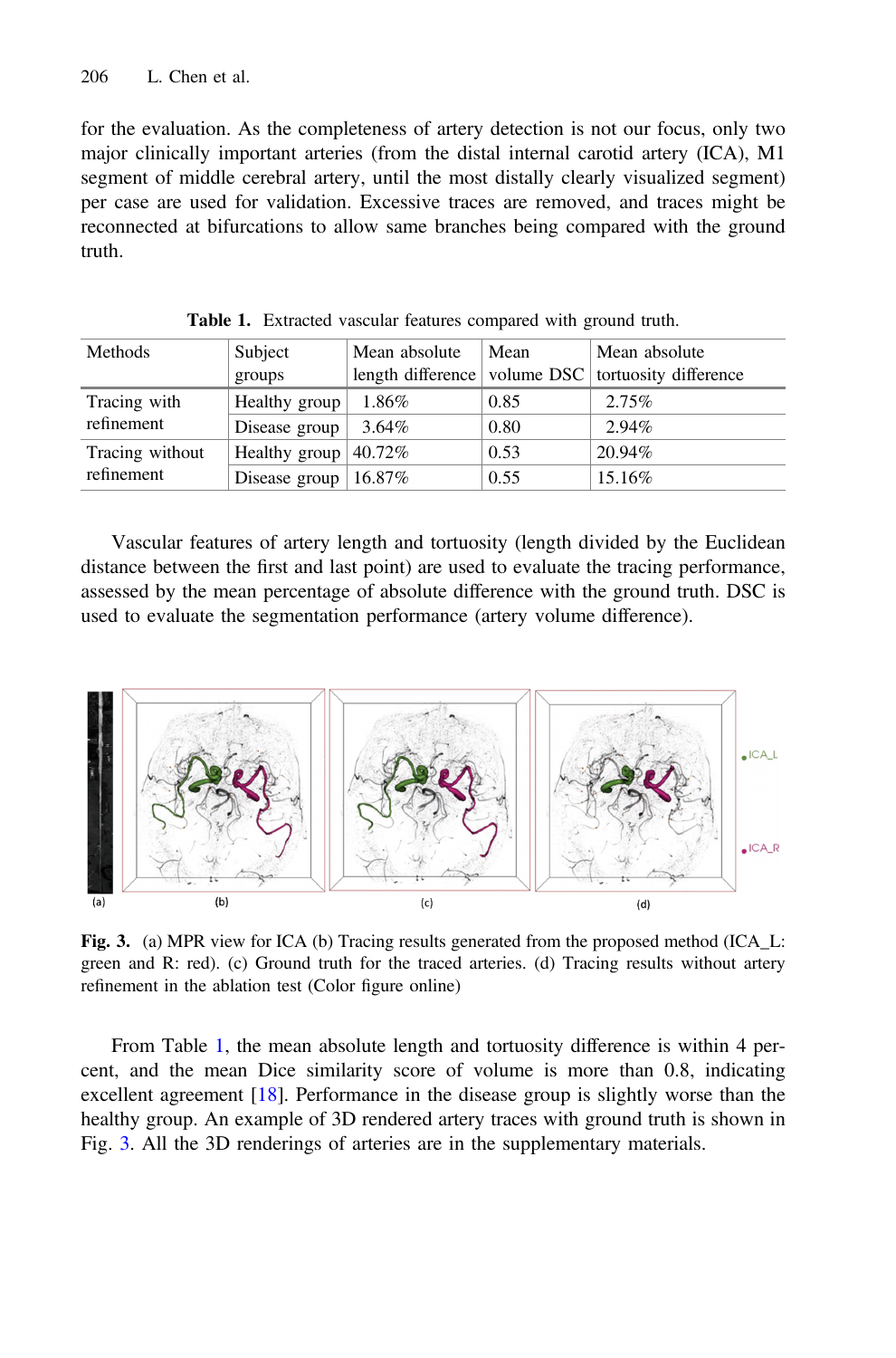<span id="page-6-0"></span>The performance of this method is compared with other three artery segmentation and tracing methods (colliding fronts, fast marching, iso-surface) implemented in opensource Vascular Modeling Toolkit (VMTK, [www.vmtk.org\)](http://www.vmtk.org). The comparison results for left side arteries from healthy subjects are shown in Table 2. All three comparison methods suffer from weak signals in distal arteries, so that the tracing is stopped earlier. Right side arteries are not processed due to the processing time. VMTK methods fail for the diseased group. One visualization figure is in supplementary materials.

| Methods             | Mean absolute length<br>difference | Mean volume<br><b>DSC</b> | Mean absolute tortuosity<br>difference |
|---------------------|------------------------------------|---------------------------|----------------------------------------|
| Our method          | $2.33\%$                           | 0.86                      | $2.36\%$                               |
| Colliding<br>fronts | 14.27%                             | 0.69                      | 7.91%                                  |
| Fast<br>marching    | 33.55%                             | 0.43                      | 10.32%                                 |
| Iso-surface         | 27.28%                             | 0.73                      | 11.62%                                 |

Table 2. Performance comparison with other segmentation and tracing methods.

## 3.2 Continuity of Tracing

To evaluate the tracing continuity, a semi-automated snake based method [[19\]](#page-8-0) is used to trace the ICA. Due to the tortuous ICA structure and flow artifacts reducing luminal contrast, the snake method needs an average of 4.9 manually given seeds (including the seed used in our tracing method) to trace the whole artery segment, but all arteries traced by our method need only one seed, showing better performance.

The ablation test of artery tracing without refinement showed worse performance in Table [1,](#page-5-0) and the tracing iterations are aborted earlier for 4 of the arteries.

## 3.3 Improvement for Segmentation

Confined in regions within traces, artery segmentation is further improved, especially when multiple arteries are close to each other. An example is shown in Fig. 4.



Fig. 4. Improved segmentation from tracing when two arteries are close. Cross-sectional slice for normalized image (a), rudimentary segmentation (b) and improved segmentation (c)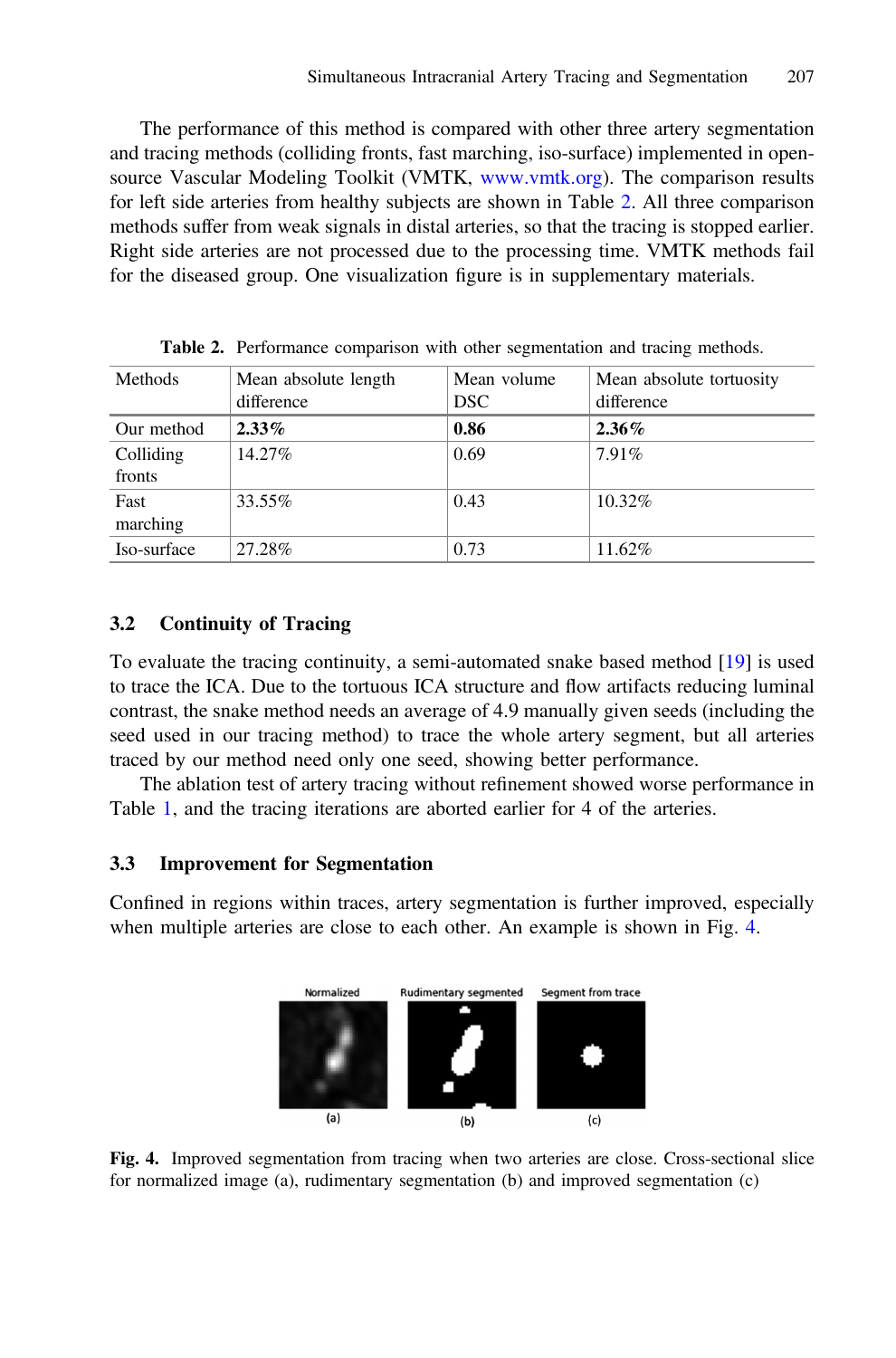# <span id="page-7-0"></span>4 Limitations

Several limitations exist in this method. A selected set of major arteries from each subject is assessed. A small sample size  $(N = 8)$  is used for validation. Parameter tunings are also expected to further improve the performance.

# 5 Conclusion

In this paper, a simultaneous artery tracing and segmentation method with artery refinement from MPR view is proposed. The use of segmentation results to trace arteries allows tracing continuity and trace accuracy. The use of tracing allows centerline features quantified from a specific artery. The use of MPR view for artery refinement improves robustness by correcting mistakes in artery tracing.

# References

- 1. Choi, C.G., et al.: Detection of intracranial atherosclerotic steno-occlusive disease with 3D time-of-flight magnetic resonance angiography with sensitivity encoding at 3T. Am. J. Neuroradiol. 28(3), 439–446 (2007)
- 2. Chen, L., et al.: Quantitative assessment of the intracranial vasculature in an older adult population using iCafe (intraCranial artery feature extraction). Neurobiol. Aging 79, 59–65 (2019)
- 3. Bogunović, H., et al.: Automated segmentation of cerebral vasculature with aneurysms in 3DRA and TOF-MRA using geodesic active regions: an evaluation study. Med. Phys. 38(1), 210–222 (2010)
- 4. Yi, J., Ra, J.B.: A locally adaptive region growing algorithm for vascular segmentation. Int. J. Imaging Syst. Technol. 13(4), 208–214 (2003)
- 5. Chen, L., et al.: 3D intracranial artery segmentation using a convolutional autoencoder. In: Proceedings - 2017 IEEE International Conference on Bioinformatics and Biomedicine, BIBM 2017, pp. 714–717 (2017)
- 6. Aylward, S.R., Bullitt, E.: Initialization, noise, singularities, and scale in height ridge traversal for tubular object centerline extraction. IEEE Trans. Med. Imaging 21(2), 61–75 (2002)
- 7. Lee, S.H., Lee, S.: Adaptive Kalman snake for semi-autonomous 3D vessel tracking. Comput. Methods Programs Biomed. 122(1), 56–75 (2015)
- 8. Lee, J., Beighley, P., Ritman, E., Smith, N.: Automatic segmentation of 3D micro-CT coronary vascular images. Med. Image Anal. 11(6), 630–647 (2007)
- 9. Ropers, D., et al.: Detection of coronary artery stenoses with thin-slice multi-detector row spiral computed tomography and multiplanar reconstruction. Circulation 107(5), 664–666 (2003)
- 10. Berg, M.H., Manninen, H.I., Vanninen, R.L., Vainio, P.A., Soimakallio, S.: Assessment of renal artery stenosis with CT angiography: usefulness of multiplanar reformation, quantitative stenosis measurements, and densitometric analysis of renal parenchymal enhancement as adjuncts to MIP film reading. J. Comput. Assist. Tomogr. 22(4), 533–540 (1998)